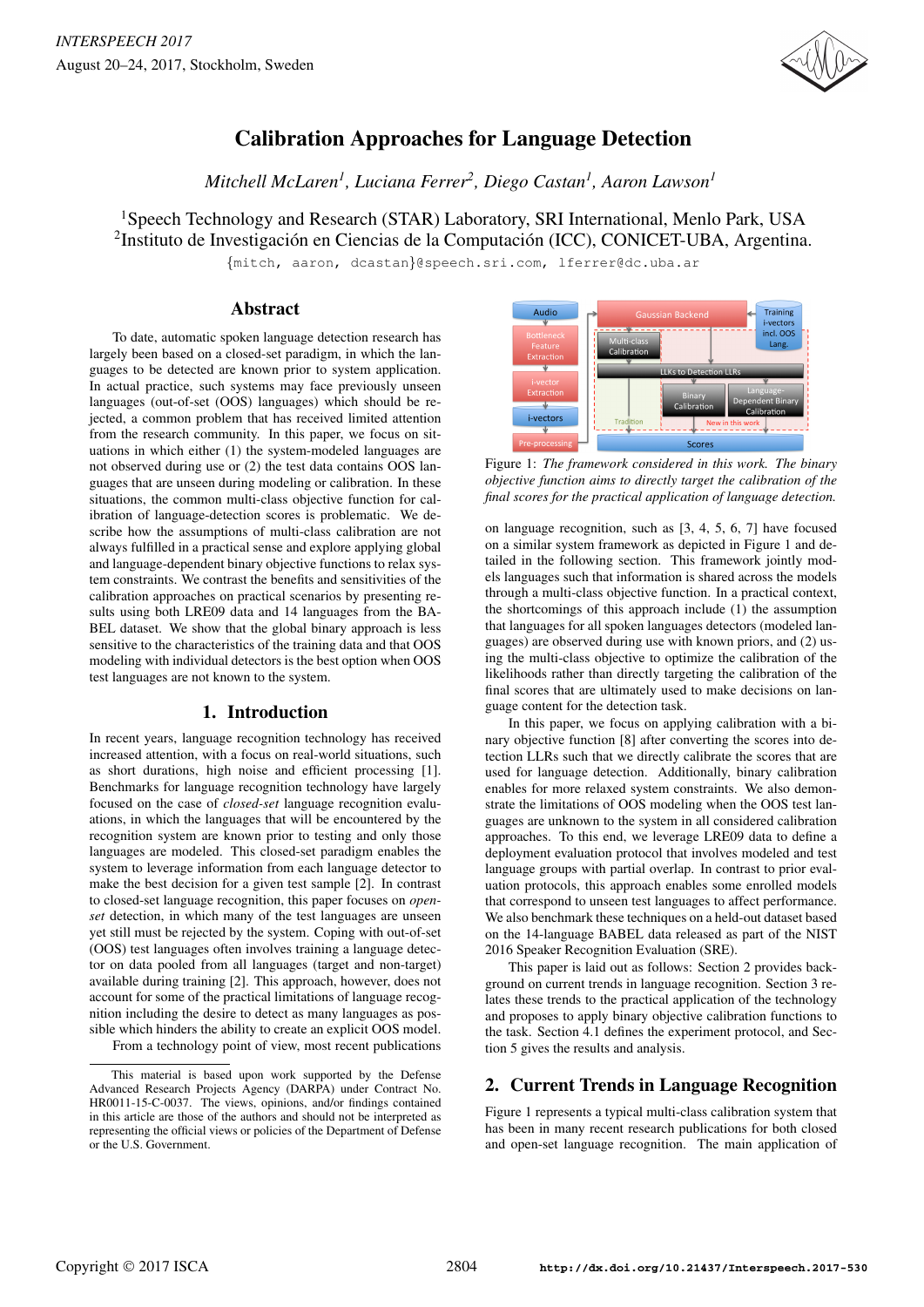this framework has been public language recognition benchmarks such as those hosted by NIST [9, 10] as well as programs such as DARPA RATS [1]. Bottleneck features extracted from a phonetically-aware DNN continue to provide impressive performance in recent language recognition evaluations when coupled with an i-vector extractor [3]. An i-vector extractor condenses a variable length audio file into a finite length vector of around 400 dimensions by using a universal background model and factor analysis [11]. Readers are directed to the indicated references for more information on the bottleneck feature and i-vector extraction processes.

Several different classifiers or modeling approaches (i.e., backends) leveraging i-vectors have been proposed including Support Vector Machines [12], the Gaussian backend (GB) [12], and the Adaptive Gaussian Backend [13]. In recent evaluations, including the NIST LRE'15, the Gaussian backend (GB) was predominantly used, and, since the scope of this article is concerned with the process of calibration, we constrain our analysis to likelihoods generated from the GB. The GB models each language as a Gaussian distribution with a language-dependent mean and a covariance matrix shared across all languages.

Open-set language recognition implies that some test samples will be spoken in a language not specifically targeted by the system. These test samples come from what is termed outof-set (OOS) languages. Consequently, to cope with these OOS language tests, system developers tend to include in the GB an OOS language Gaussian model with mean given by the average mean of all training languages including those languages that the system is not tasked to detect [2, 14] and covariance given by the sum of the between- and the within-class covariances.

Scoring the GB involves extracting an i-vector from a test sample and evaluating the likelihood that it originated from each of the language detectors enrolled in the GB. These likelihoods are then typically subject to multi-class calibration followed by conversion to detection likelihood ratios (LLRs).

#### 2.1. Multi-class calibration and detection LLRs

Multi-class calibration (MC) [2] aims to transform a set of scores computed by a system into proper likelihoods. Given a set of mutually exclusive and exhaustive hypotheses  ${H_1, \ldots, H_N}$  about the language of a certain test segment t, and a corresponding score vector  $s(t) = [s_1(t) \dots s_N(t)]^T$ , the goal of MC is to convert this score vector into a vector of relative log-likelihoods  $\lambda(t)$ , where  $\lambda_i(t) = \log p(s(t)|H_i) + \beta$ , with  $\beta$  being an arbitrary constant that does not affect the outcome of the final classifier. In our case,  $s(t)$  is the vector of likelihoods with respect to each detector in the Gaussian backend. The transformation from s to  $\lambda$  is assumed to have the following form:  $\lambda_i(t) = \alpha s_i(t) + \gamma_i$ 

where  $\alpha$  is a scalar shared for all languages. The parameters  $\alpha$  and  $\gamma_i$ , for i between 1 and N, are estimated to minimize a multi-class Cllr objective given by

$$
CIIr^{MC} = -\frac{1}{N} \sum_{i=1}^{N} \frac{1}{T_i} \sum_{t | \text{class}(t) = i} \log P_i(t)
$$
 (2)

where  $T_i$  is the number of samples from class i, and  $P_i$  is the posterior of class  $i$  given the sample  $t$ , which can be computed from  $\lambda$  using Bayes rule and a set of priors for each language  $\pi_i$  (flat priors assumed in this work) as

$$
P_i(t) = \frac{\pi_i e^{\lambda_i(t)}}{\sum_{j=1}^N \pi_j e^{\lambda_j(t)}}.
$$
\n(3)

Given the set of calibrated likelihoods  $\lambda_i$  for each of the N hypotheses, detection LLRs can be computed as

$$
\lambda_i^{\text{det}}(t) = \log \frac{P(s(t)|H_i)}{P(s(t)|\hat{H}_i)} = \log \frac{(1 - \pi_i)P_i(t)}{\pi_i \sum_{j \neq i} P_j(t)} \tag{4}
$$

where  $\hat{H}_i$  stands for "not  $H_i$ ".

# 3. Binary Calibration for Language Recognition

The current framework detailed above jointly models languages such that information is shared across models. There exists two shortcomings of MC to open-set language recognition; it assumes exhaustive language detectors covering the entire language space of deployment, and it optimizes an objective that is not the one we are concerned with in the current context. Hence, we will explore directly optimizing the objective of interest, which is the binary Cllr for the detection LLRs.

Binary calibration (BC) as traditionally used in speaker recognition aims to convert scores into proper (detection, in our case) LLRs [8]. As in the case of MC, it assumes that the calibrated output is given by a linear function of the input scores. We consider two cases: a global BC and a language-dependent BC (LDBC). In the latter case, the functional form of the calibrated LLRs is identical to (1) when  $\alpha$  is not shared across languages<sup>1</sup>, while in the former case, the  $\alpha$ s and  $\gamma$ s are shared across all languages.

While the functional form of the calibration output is the same as in MC, the difference between the two calibration methods lies in the objective function. While MC optimizes a multiclass Cllr, LDBC optimizes a binary Cllr [2], where rather than N hypotheses (one for each language), two hypotheses are considered for the class i model:  $H_1^i$  = "the test sample and the detector *i* are the same language" and  $H_2^i = \hat{H}_1^i$  = "the test sample and the detector  $i$  are different languages." Another difference between MC and BC is that the output of the calibrator is assumed to be an LLR rather than relative log-likelihoods. Hence,  $\lambda_i(t) = \log \frac{P(s(t)|H_1^i)}{P(s(t)|H_2^i)}$ .

The binary Cllr used as objective function during LDBC training is given by Equation (2) when  $N = 2$ , and the two classes are  $H_1^i$  and  $H_2^i$ . In that case, the posterior in (2) depends on the specific class  $i$  being used as a detector and is given by

$$
P_1^i(t) = \frac{\pi_{\text{tar}}}{\pi_{\text{tar}} + (1 - \pi_{\text{tar}})e^{-\lambda_i(t)}}
$$
(5)

and  $P_2^i(t) = 1 - P_1^i(t)$ . The prior for  $H_1^i$ ,  $\pi_{\text{tar}}$  is generally taken to be 0.5. In the case of global BC, all detectors are pooled together in the same calibration model, so the sum over  $t$  in (2) becomes a sum over  $t$  and  $i$  (the classes are still two: same detector and different detector).

Note that since  $\lambda$ , which is meant to be a proper LLR, is a linear function of the scores, one should feed the calibration process with scores that can be transformed into proper LLRs by a linear function. It is unreasonable to assume that the raw likelihoods from the GB will satisfy this requirement. On the other hand, a simple conversion from the GB likelihoods to (potentially miscalibrated) detection LLRs using Equation (4) works quite well in our experiments. This differs from the multi-class application in which this conversion process is applied *after* calibration (as depicted in Figure 1).

<sup>&</sup>lt;sup>1</sup>In our experiments, constraining  $\alpha$  to be shared across languages provided better performance, particularly with limited training data.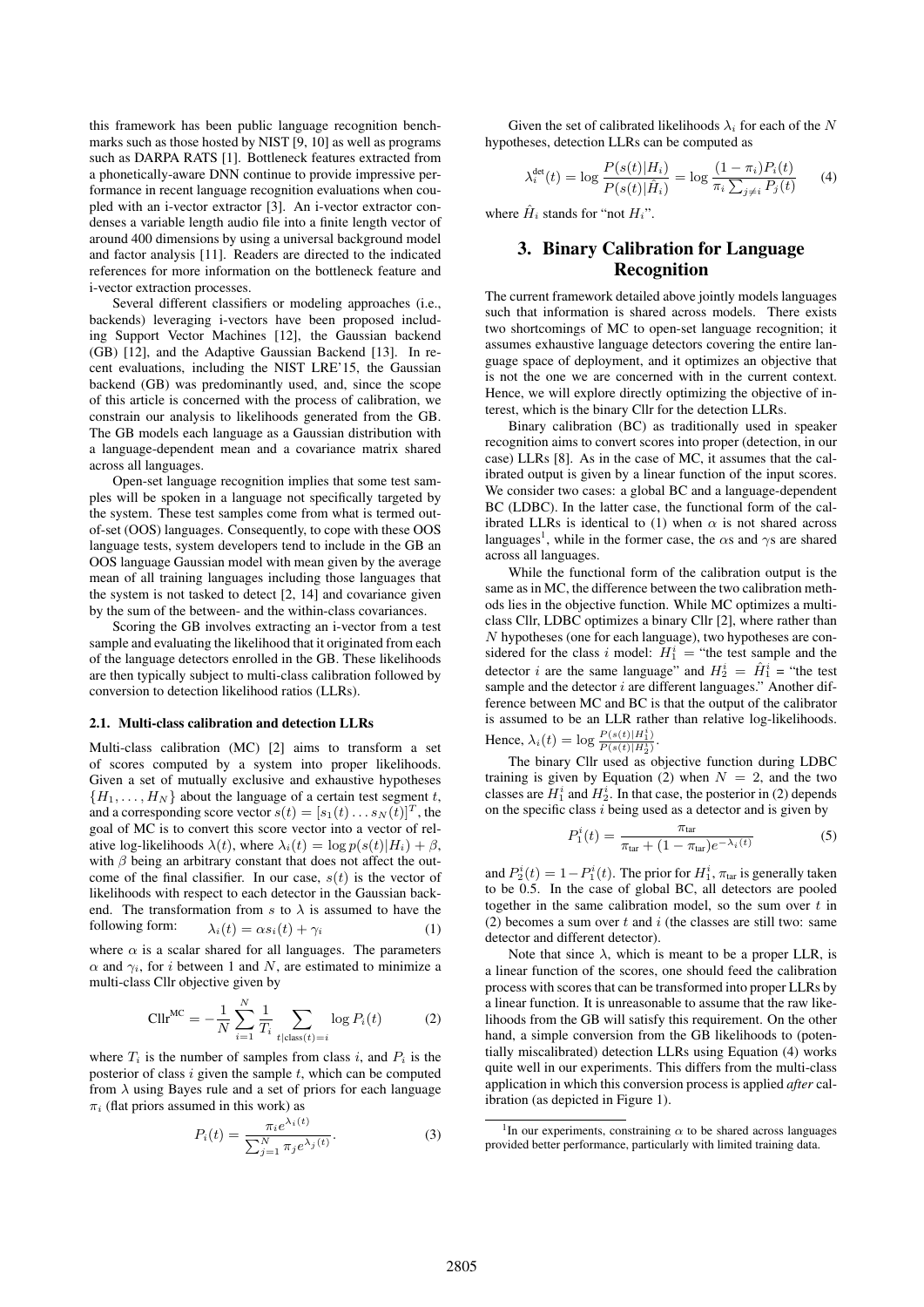| aae, amh, bgj, chi, cmn, eng,<br>fas, fre, ger, gre, hau, hin, | <b>Train set</b> | 16 langs          |          |
|----------------------------------------------------------------|------------------|-------------------|----------|
| ien, ind, kat, khm, kor, mkd,<br>mya, nde, orm, por, prs, pus, | 36 langs         | 20 langs          | Test set |
| rus, sna, som, spa, srp, swa,<br>tam, tig, tur, ukr, urd, uzb  |                  | 19 langs 39 langs |          |

Figure 2: *LRE09 Deployment protocol defined for this work.*

Binary calibration is most effective when the same- and different-language score distributions can be modeled by the same two Gaussians irrespective of the language detector. Empirically, however, these distributions were found not to align particularly well. It was for this reason that we proposed the language-dependent binary calibration (LDBC) models. From a practical point, this is done by generating trial scores from all training i-vectors by using a single language detector before labeling same- and different-language scores and training the binary calibration model for that detector. The same process is repeated for each language detector in the system. The score distributions in this LDBC case should conform more readily to the Gaussian assumptions of the model due to variability existing only on the test side of the comparison as opposed to both detector and test variability in the BC case. A risk associated with this approach is the potential to overfit to under-trained language detectors.

#### 4. Experimental Protocol

We define a new division of LRE09 development data for the testing of application-based language recognition systems and define the system and metrics being evaluated.

#### 4.1. LRE09 Deployment Protocol

We define dataset splits using LRE09 data to simulate the common deployment scenario of language recognition systems. In practice, there exists three classes of languages:

- 1. modeled languages observed during testing
- 2. modeled languages not observed during testing
- 3. languages not modeled but observed during testing

To fit this scenario, we defined a protocol using LRE09 development and test data [9]. For training and enrollment of languages, 36 of the 49 original LRE09 development languages were selected. For testing, we used all 39 labeled languages in the 10 second open-set LRE09 test set [9], referred to as the *All* test set. The change from the original training set resulted in 20 languages being common to both the training and test sets (referred to as the *Seen* subset), 19 languages tested that were unknown to the system, and 16 languages modeled by the system without test samples (see Figure 2).

#### 4.2. System, metrics and other data

The following experiments all used the same i-vector extractor, one that was trained on the 36 languages known to the system. This extractor leveraged bottleneck features extracted from a DNN trained to discriminate English senones by using 40 Mel frequency filter bank outputs stacked to have 15 frame context. For more details on the DNN, readers are referred to [4]. Bottleneck features of 80D were extracted before training a 1024 component Universal Background Model (UBM) and a 400 dimensional i-vector extractor. The GB was trained by using all 36 languages after first pre-processing the i-vectors with linear discriminant analysis (LDA) of 35 dimensions, followed by length normalization and mean normalization.

Aside from the LRE09 data, we benchmarked on the 14-

Table 1: *Benchmark of LRE09 Deployment protocol with 10 second tests using three methods of calibration. Results on mismatched BABEL data (10 second segments) are also reported.*

|          | LRE 09 Deployment |         |      | <b>BABEL</b> |                  |            |      |            |
|----------|-------------------|---------|------|--------------|------------------|------------|------|------------|
|          | Seen              |         | All  |              | Seen             |            | All  |            |
|          | Cl1r              | EER     | Cllr | <b>EER</b>   | Cl <sub>lr</sub> | <b>EER</b> | Cllr | <b>EER</b> |
| МC       | .133              | $3.3\%$ | .181 | $4.2\%$      | .214             | $5.9\%$    | .313 | 8.1%       |
| llk-BC   | .170              | 4.0%    | .193 | 4.6%         | .359             | 9.3%       | .385 | 9.9%       |
| BС       | .126              | $3.3\%$ | .184 | 4.4%         | .246             | 7.5%       | .376 | 9.9%       |
| llk-LDBC | .180              | 3.9%    | .204 | 4.4%         | .394             | 7.5%       | .433 | 8.9%       |
| LDBC     | .177              | 3.7%    | .234 | 4.6%         | .245             | 6.6%       | .374 | 9.6%       |

language BABEL data released as part of SRE'16 [15]. The files were truncated to include only 10 seconds of dense speech. Only three of these languages were represented in the defined target languages thus the BABEL set was not only mismatched but included a high proportion of OOS test samples.

In this study, we focus on Cllr to measure both discriminative power and calibration performance, thus avoiding the need to define cost parameters and a detection threshold for a particular application. We also report equal error rate (EER) from pooled language trials where a trial is a comparison of a test sample to a single language detector. Note that in our context we are measuring binary Cllr and not multi-class Cllr as defined in [2].

### 5. Results

In this section we benchmark and analyze each of the described calibration methods on the Seen and All subsets of the LRE09 deployment protocol and BABEL datasets.

#### 5.1. Multi-class vs binary calibration methods

The 36 target languages were used to estimate all system model parameters. During testing, 39 languages were observed, 20 of which were modeled by the system. We breakdown results in terms of all 39 languages (All tests) or restricted to the 20 languages known to the system (Seen tests). Results in terms of Cllr and EER are presented in Table 1 along with the metrics from the mismatched BABEL dataset for which the Seen and All tests consist of speech from 3 and 14 languages, respectively.

As might be expected, the results in Table 1 show that worse performance was obtained with the larger All test set compared to the Seen tests, irrespective of calibration methods and dataset combination. The llk-BC and llk-LDBC approaches do not leverage detection LLR conversion prior to calibration and are based on the GB LLKs directly. The comparison of MC and llk-BC illustrates the advantage of the MC objective leveraging the information across detectors to form an LLR for each detector. The BC and LDBC systems additionally leverage the information from other detectors to convert scores to detection LLRs *prior* to calibrating. This brings considerable gain to these systems, with BC offering performance comparable to traditional MC on LRE09. However, on the held-out BABEL dataset, BC did not maintain its gain over MC, indicating that MC was able to generalize better to the unseen conditions of BABEL. LDBC offered similar performance to BC on the BABEL dataset which differs from the trend observed on LRE09.

#### 5.2. Modeling of OOS languages

In language recognition evaluations such as those hosted by NIST, an open-set task typically involves knowledge of a set of target languages, with other languages available when training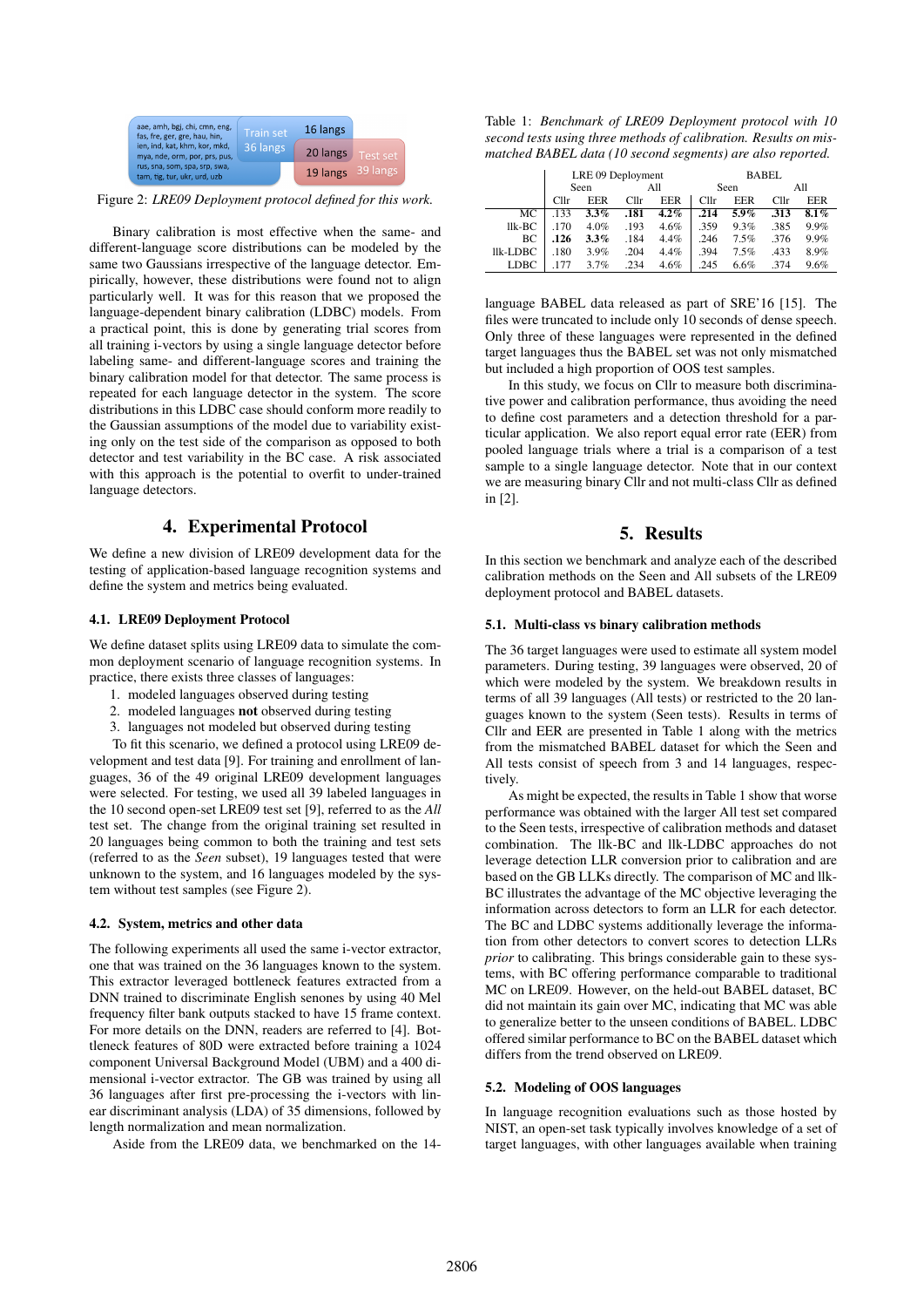Table 2: *Utilizing the information of the 16 enrolled languages not observed during testing to model OOS languages in the All test cases of LRE09 Deployment and BABEL.*

|              | <b>OOS</b> | МC               |         | BС   |          | <b>LDBC</b> |          |
|--------------|------------|------------------|---------|------|----------|-------------|----------|
|              | model      | Cl <sub>lr</sub> | EER     | Cllr | EER      | Cllr        | EER      |
| LRE09        | individual | .184             | $4.3\%$ | .194 | 4.6%     | .235        | 4.8%     |
|              | pooled     | .211             | 4.8%    | .218 | 5.0%     | .267        | 5.0%     |
|              | ignored    | .225             | 5.2%    | .234 | 5.6%     | .281        | 5.7%     |
| <b>BABEL</b> | individual | .348             | $9.8\%$ | .433 | $12.0\%$ | .425        | 11.6%    |
|              | pooled     | .384             | 10.7%   | .475 | 12.1%    | .447        | $10.9\%$ |
|              | ignored    | .429             | 11.9%   | .506 | 13.8%    | .505        | 12.8%    |

the system to leverage in the modeling of OOS languages. The intention of OOS modeling strategies is to absorb test languages not targeted by the system in the open-set task. In practice, an OOS class is difficult to define without knowing which of the available target languages (36 in the current context) will either NOT be observed or not targeted during system use. The question then arises as to whether this information (i.e., subsetting the target languages) is valuable if the system could be reconfigured once deployed for alternate language groups. To answer this question, we leveraged knowledge of the 16 unobserved test languages to model the OOS language classes using several different approaches. We maintained the same number of comparable trials by removing from metric calculation any detection scores from the OOS language detectors after their information was utilized in detection LLR conversion and calibration.

In the previous section, the 16 unobserved training languages were modeled as *individual* target detectors, as were their contributions to the detection LLR and calibration schema. A common alternative is the enrollment of a single *pooled* OOS language model compensating for the additional covariance of the OOS model, by using both within and between covariance as in [2]. Lastly, the knowledge of OOS languages could be *ignored*, enabling only the tested target languages to be enrolled and leveraged in calibration and detection LLR conversion. We evaluated each of these methods on the All test sets for LRE09 and BABEL data with the results presented in Table 2. First, modeling the unobserved languages individually clearly provides the best performance across datasets and calibration methods almost consistently. The pooled method, commonly used in NIST-style evaluations, provides the second-best approach with a drop of 7–13% in all but the Babel LDBC case. One hypothesis for this finding is that the OOS languages being modeled do not overlap with the unknown languages in the test sets. This differs from the overlap observed in the LRE09 data, in which 10 of the 16 OOS training languages are common to the training and test OOS language sets. Finally, the alternate technique of ignoring the OOS data after obtaining GB covariance estimates consistently provided the worst performance.

#### 5.3. Data balance and limitations

The LRE09 Deployment protocol consists of over 50k training segments for the 36 enrolled language detectors. However, the training data is not balanced across languages, varying from 100 audio segments to more than 8000, and the duration of these segments is not uniform. The potential issue of language bias arises with the application of binary calibration methods to language recognition. For instance, BC learns from a single pooled set of "same-language" trials that will currently be dominated by the language with the most training data. In the following experiments, we explore how sensitive each of the calibration approaches are to language bias in terms of the number of training segments per language and duration of calibration segments.



Figure 3: *Limiting the number of backend training audio segments per language, and the duration of calibration segments to observe calibration robustness in the All test condition.*

Experiments were performed on the All condition of the Babel dataset, using both mixed duration and 10 second calibration segments for the MC and BC approaches. LDBC did not offer reasonable Cllr when limiting training segments, likely due to the inherent miscalibration of score distributions from the language-dependent calibration models each learning parameters from only a handful of target trial scores. The plot in Figure 3 demonstrates that when using of all the training data per language (left side of each plot), all calibration options offer Cllr performance within 25% relative to one another. The limitation of training segments to 1600 or 800 provided better performance than using of all data for the BC approach indicating that the approach may be more sensitive to language balance than MC. Reducing the training segments to 200 or fewer makes the differences between the calibration approaches become more distinct. The MC approach significantly degrades in calibration performance as training data becomes scarce if calibration data is of mix durations. In contrast, restricting calibration segments to 10 seconds (to match test duration) significantly improved MC as training segments were reduced, despite being evaluated on the mismatched BABEL test set. The BC approach did not show sensitivity to calibration segment duration. These findings suggest that BC is sensitive to language imbalance while MC is sensitive to calibration training data from mixed durations. These trends were also validated on different duration tests including the 3 and 30 second condition of LRE09 (results not shown due to space).

# 6. Conclusions

This work explored applying calibration techniques with a binary objective function to the task of language recognition, including both global binary and language-dependent binary calibration. Our motivation came from the difficulty in fulfilling the assumptions of the widely adopted multi-class calibration objective in actual practice. Specifically, a target criterion not optimized for the detection task and, as suggested by the results in Section 5.2, the assumption of exhaustive detectors may not be fulfilled when train and test OOS languages do not overlap. Both multi-class and binary calibration techniques were evaluated using a system trained with a newly defined deployment protocol for LRE09 data and evaluation on LRE09 and BABEL test data. The global binary approach (BC) was shown to be comparable to the widespread multi-class approach when the train and test conditions were matched, and it offered some robustness in the context of mismatched calibration duration. Future work will investigate the application of widespread speaker recognition techniques such as score normalization to better cope with mismatched conditions in the context of binary calibration.